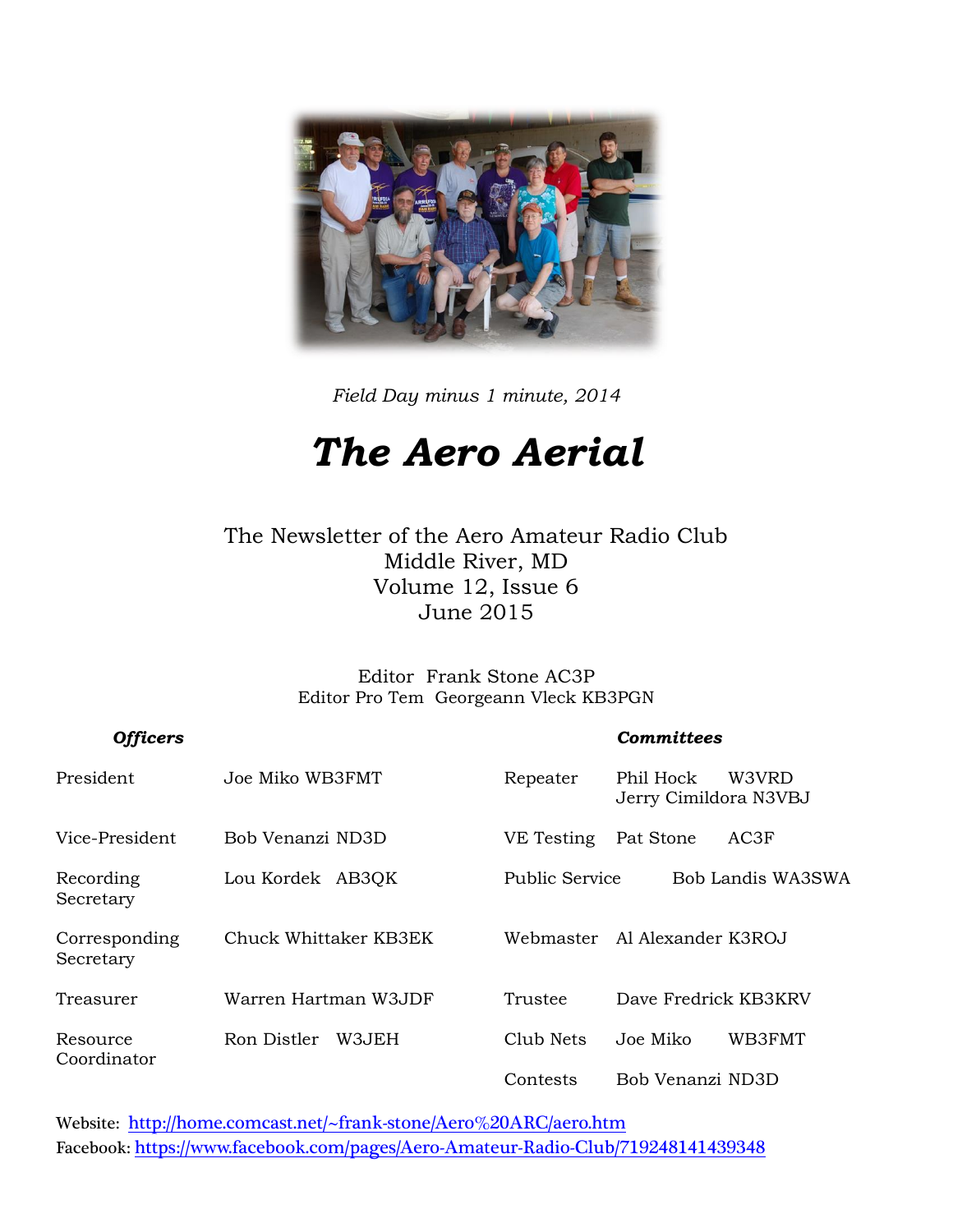#### **About the Aero Amateur Radio Club**

#### **Meetings**

The Aero Amateur Radio Club meets on the first and third Wednesdays of the month at Essex SkyPark, 1401 Diffendall Road, Essex. Meetings begin at 7:30 p.m. local time. Meetings are canceled if Baltimore County Public Schools are closed or dismiss early.

#### Repeaters

W3PGA 2 M : INPUT : 147.84 MHz, OUTPUT : 147.24 MHz W3PGA 70 Cm: INPUT : 444.575 MHz, OUTPUT : 449.575 MHz W3JEH 1.25 M: INPUT : 222.24 MHz, OUTPUT : 223.84 MHz

#### Club Nets

Second Wednesday Net – 10 Meters (28.445 MHz) @ 8 p.m. Local Time Fourth Wednesday Net – 2 Meters (147.24 MHz Repeater) @ 8 p.m. Local Time Fifth Wednesday Net – 70 Centimeters (449.575 MHz Repeater) @ 8 p.m. Local Time

#### Radio License Exams

The Aero Amateur Radio Club sponsors Amateur Radio License Exams with the ARRL VEC. Examination sessions are throughout the year. Walk-ins are welcome.

#### 2015 Examination Schedule

Where: White Marsh Branch Baltimore County Public Library 8133 Sandpiper Circle, White Marsh, Md. 21236 Time: 1 p.m. Dates: August 22, October 24 Contact: Patricia Stone AC3F, email: [ac3f@juno.com,](mailto:ac3f@juno.com) landline: 410-687-7209

#### LOCAL AREA NETS

| Day                    | Time          | Freq. (MHz)   | <b>Net Name</b>                              |
|------------------------|---------------|---------------|----------------------------------------------|
| Daily                  | $9 - 10$ am   | 145.330       | <b>Oriole Net</b>                            |
| Daily                  | 6 pm          | 3.820         | Maryland Emergency Phone Net                 |
| Daily                  | $6:30 - 7$ pm | 145.330 no pl | Baltimore Traffic Net (b/u 146.670 pl 107.2) |
| Daily                  | 7 pm & 10 pm  | 3.643         | <b>MD/DC/DE Traffic Net</b>                  |
| $2nd$ Tue              | $7:30$ pm     | 146.670       | <b>Baltimore County RACES Net</b>            |
| $2nd$ Wed              | 8 pm          | 28.445        | Aero ARC Net                                 |
| $4th$ Wed              | 8 pm          | 147.240       | <b>Aero ARC Net</b>                          |
| $5th$ Wed              | 8 pm          | 449.575       | <b>Aero ARC Net</b>                          |
| When activated by NOAA |               | 147.030       | SkyWarn (primary)                            |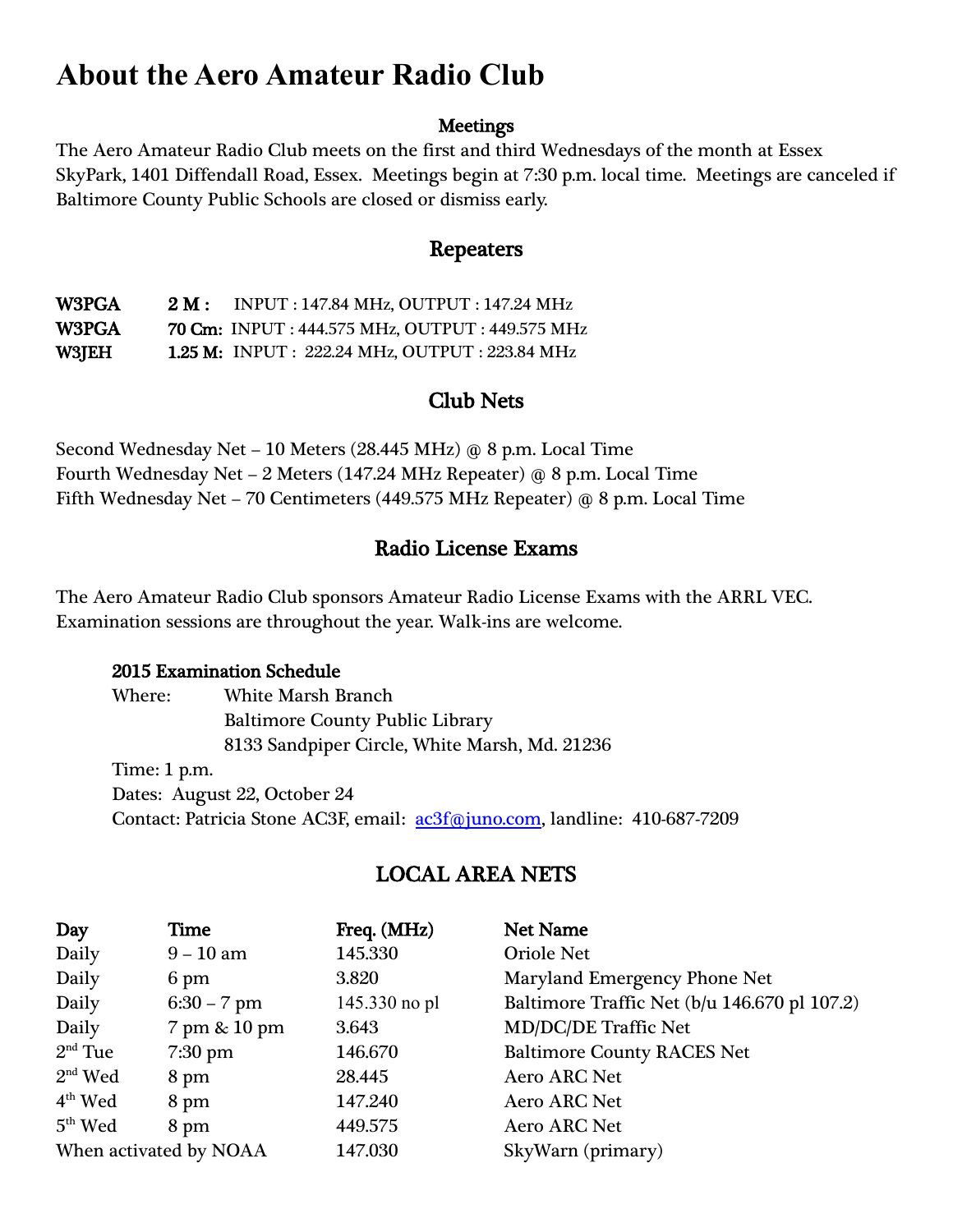#### **Election Day Results**

Election for Club Officers was held on Wednesday, May 20<sup>th</sup>, at the regular 7:30 pm meeting.

The Train never slowed down or stopped at the MARC station. All existing officers were railroaded -- um -- reelected to new terms. Their terms begin the first meeting in June (June 3rd).

*Joe Miko Past, Former, and New President, AERO ARC* 

#### NET REPORTS

#### **4/29/15: 444.575 MHz, 20:00 to 20:37 local.**

W3PGA NCS Joe Essex, WA3SWA Bob Kenwood Ave, AC3P Frank Middle River, KA3SNY Dave Essex, KB3PGN Georgeann Essex, W3JDF Warren Joppatown, KC3AID Marty Rosedale, N3VBJ Jerry Dundalk, W3VRD Phil Essex, AC3F Pat Middle River

Op Note: The 440 machine work great for the entire 37 mins.

#### **5-13-15: 28.445 MHz, 20:00 to 20:42 local.**

W3PGA Joe (NCS) Essex, W3JEH Ron Perry Hall, W3VRD Phil Essex, KA3SNY Dave Essex, AC3P Frank Middle River, KB3JVP Ken Middle River, KC3AID Marty Rosedale

The 10 m net was moved from 28.445 to 28.448 due to a station working DX.

#### **5-27-15: 147.240 MHz, 20:00 to 20:44 local.**

W3PGA Joe (NCS) Essex, KB3JVP Ken Middle River, N3VBJ Jerry Dundalk, KB3PGN Georgeann Essex, KA3SNY Dave Essex, KC3ANJ Charles Dundalk, KC3AID Marty Rosedale

During the net the 2 meter machine appeared to drop power for about 10 minutes, about 20 minutes into the net, but it returned to full power before the net ended.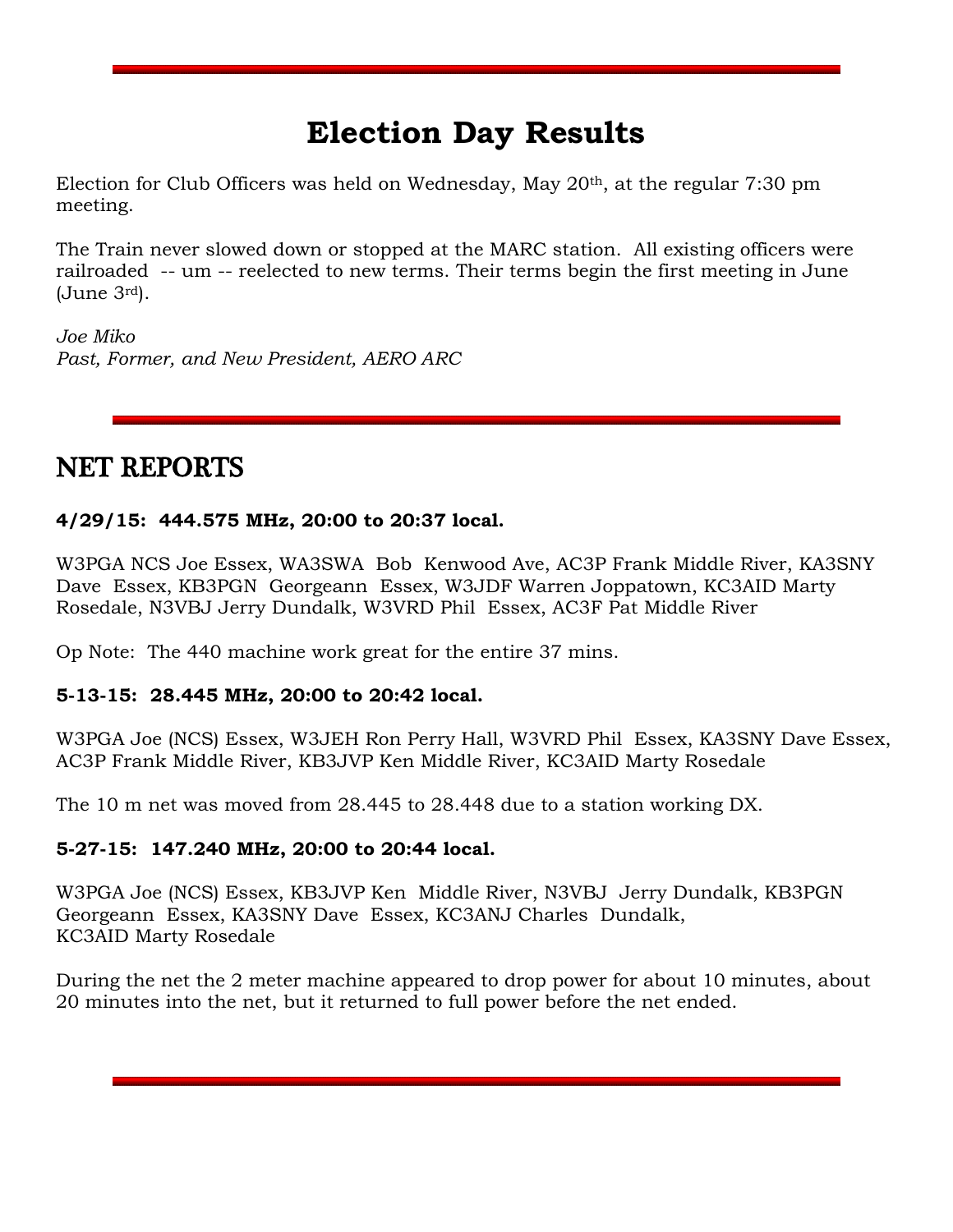#### **STATION ACTIVITIES**

Some Aero Club members participated in Essex SkyPark's Pancake Breakfast/Fly-in last month.



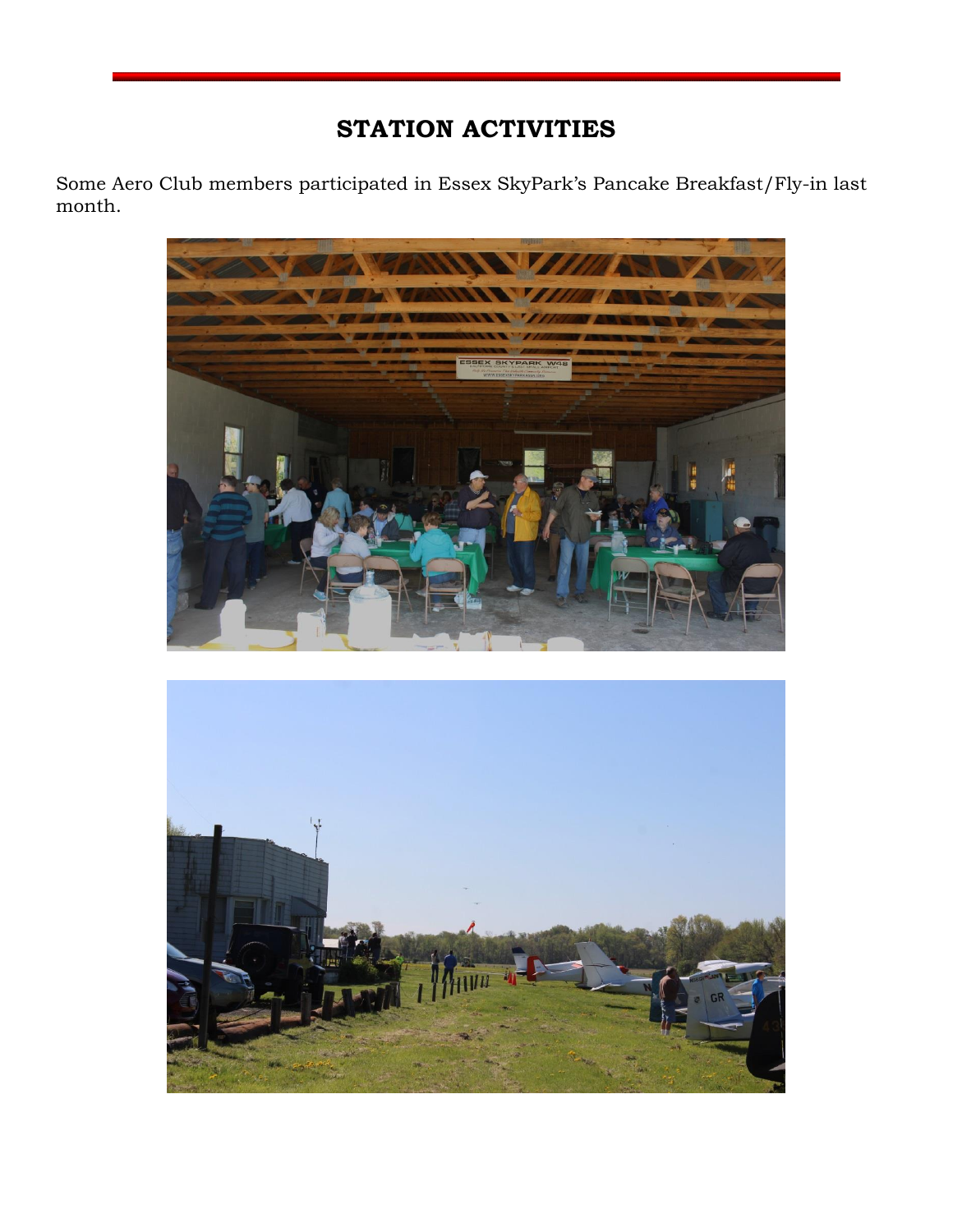### **Upcoming Second Wednesday Presentations**

These presentations will be given at the Essex SkyPark FBO building following a short business meeting.

| Date       | Topic                            |
|------------|----------------------------------|
| 6/17       | No Presentation – Field Day Prep |
| 7/15       | Contest Logging w/N1MM           |
| 8/19       | FM Digital Part 2: ICOM D Star   |
| <b>TBD</b> | ISS Sighting and Contacting      |

Presenter

Bob Venanzi Jerry Cimildora Frank Stone

Presenters who wish to submit a description of their talk may email it to Georgeann at [KB3PGN@reagan.com](mailto:KB3PGN@reagan.com) for inclusion in the Aerial.



VE CORNER by Pat Stone, AC3F

#### **Aero ARC VE 2015 Test Schedule**

Where: White Marsh Library, 8133 Sandpiper Circle, White Marsh Md. 21236 Time: 1 P.M. Dates: August 22, October 24

Contact: Patricia Stone, AC3F, phone: 410-687-7209, email: [ac3f@juno.com](mailto:ac3f@juno.com)

At the May 23 test session we had 6 people take the exams. Two were upgrades from Tech to General, the other four got tech's.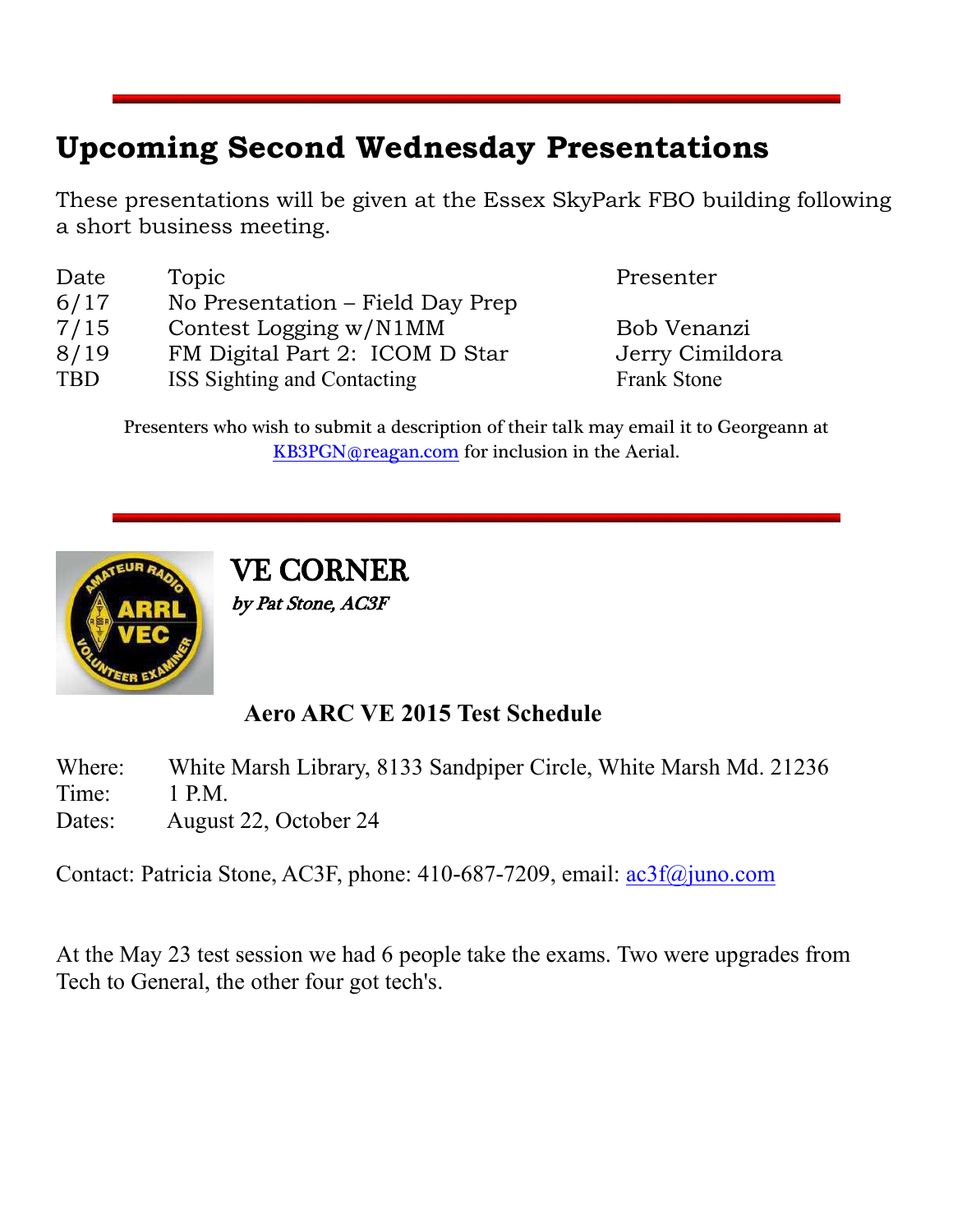#### UPCOMING HAMFESTS and EVENTS

#### **Sunday, June 7, 2015: Breeze Shooters Hamfest and Computer Show**

Butler Farm Showgrounds, 627 Evans City Rd., Butler, PA 16001 Website: [<www.breezeshooters.net>](http://www.breezeshooters.net/) Sponsor: Breeze Shooters ARC Talk-In: 147.300+ Contact: Robert Benna, N3LWP, 1010 Willow Dr., Pittsburgh, PA 15237 Phone: 412-366-0488, E-mail: [<N3LWP@verizon.net>](mailto:N3LWP@verizon.net)

#### **Sunday, June 14, 2015: Manassas Hamfest & Maker Technology Show**

Prince William County Fairgrounds, 10624 Dumfries Rd., Manassas, VA 20108 Website: <manassashamfest.org> Sponsor: Ole Virginia Hams Amateur Radio Club. Talk-In: 146.97 Contact: Terry Erlacher, KC4DV, PO Box 1255, Manassas, VA 20110 Phone: 571-292-1490, E-mail: [<chairman@manassashamfest.org>](mailto:%3cchairman@manassashamfest.org%3e)

#### **Sunday, June 21, 2015: BARC Hamfest, Arcadia VFC, Upperco, MD.**

Baltimore Amateur Radio Club Father's Day Hamfest will be held on Sunday, June 21st 2015 at the Arcadia Volunteer Fire Company Grounds. The address is 16020 Carnival Ave, Upperco, MD 21155. It is just a few miles north on Route 30 from the top of I-795. The show will be from 8 am until 12 noon and it will be a TAILGATE hamfest. The prices will be \$5 admission and \$10 per tailgate spot.

#### **Saturday, July 4, 2015: Eastern Pennsylvania Section Convention (Firecracker Hamfest)**

Shumaker Public Safety Center – HACC, 1 HACC Dr., Harrisburg, PA 17101 Website: [<www.w3uu.org>](http://www.w3uu.org/) Sponsor: Harrisburg Radio Amateurs' Club Talk-In: 146.760 (PL 100) Contact: Tim Lehman, KB3OZA, PO Box 453, Hummelstown, PA 17036 Phone: 717-982-8550, E-mail: [<kb3oza@arrl.net>](mailto:kb3oza@arrl.net)

#### **Sunday, August 2, 2015: 65th Annual Berryville Hamfest**

Clarke County Ruritan Fairgrounds, 890 West Main St., Berryville, VA 22611 Website: [<www.shenvalarc.org/hamfest>](http://www.shenvalarc.org/hamfest) Sponsor: Shenandoah Valley Amateur Radio Club. Talk-In: 146.820 -

Contact: Thomas Brownlee, AF2D, 744 Gafia Lodge Rd., Middletown, VA 22645 Phone: 540-869-7065, E-mail: [<af2d@arrl.net.](mailto:af2d@arrl.net)

#### **Saturday, September 19, 2015, 9:00 am – 4:00 pm, Essex SkyPark, Annual Wings & Wheels Fly-in**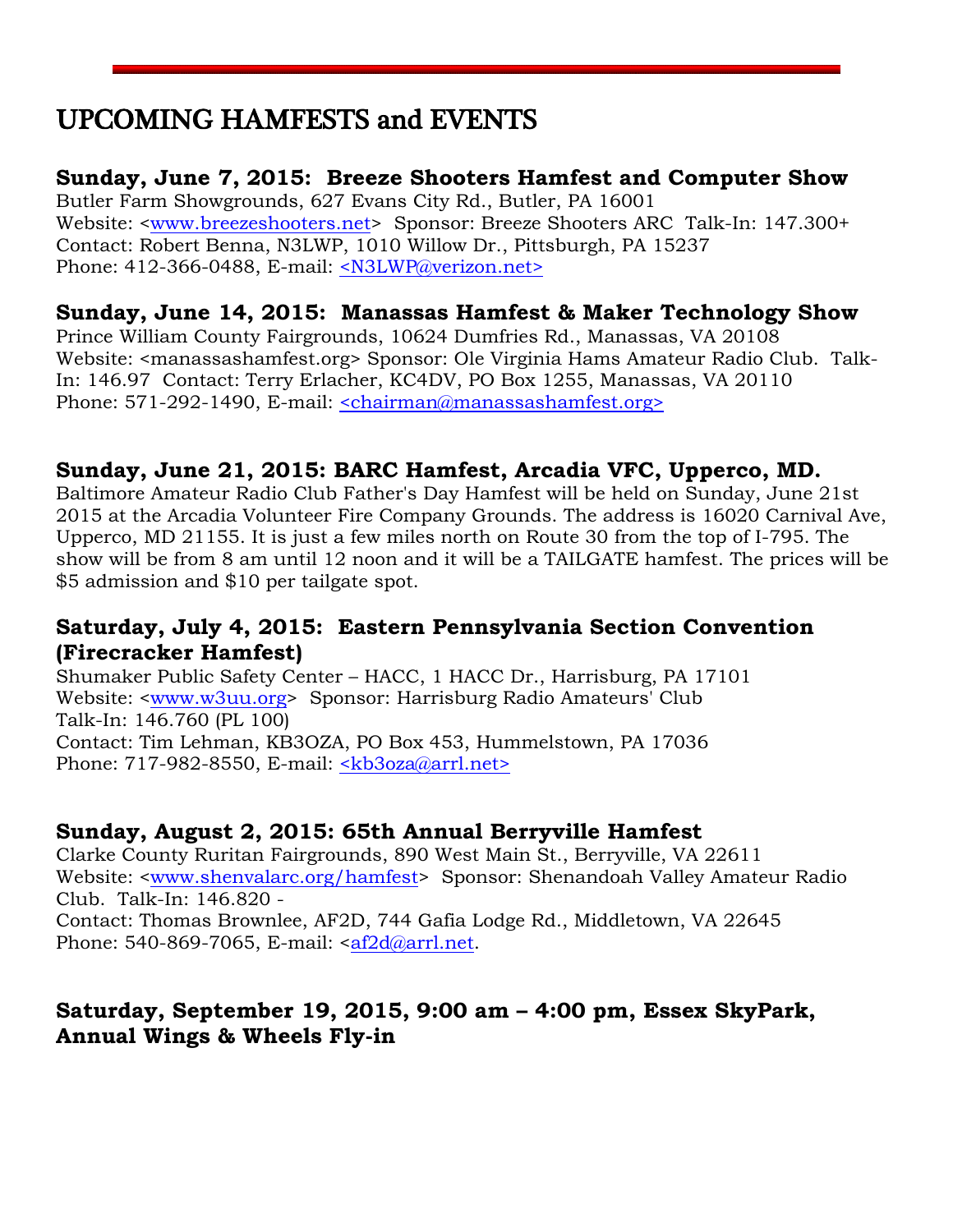#### **H.R. 1301 COSPONSORS NEEDED!**

In Maryland, whether you live in one of the approximately 4,500 communities that has to abide by "covenants, conditions and restrictions" (CC&Rs) or if you live somewhere that is not covered by restrictions on antennas (who knows, you may find yourself moving into one of them one day), it is in the best interest of Amateur Radio that you try to get your congressman/woman to add his/her name as a cosponsor of the bill recently introduced into Congress, H.R. 1301. Getting a companion bill introduced into the Senate is in the works. As of this writing, none of the cosponsors are from Maryland, so we are working to add some names to the list.

ARRL prefers that you send the letter to them so that it can be hand delivered along with a batch of others from your district.

[Marty Pittinger, KB3MXM, the new MDC Section Manager (beginning July 1, 2015) attended the MFMA Hamfest at Howard County Fairgrounds on May 24, and had a computer-printer set-up which allowed him to look up your congressional representative, and printed out a letter addressed to him (or her). I assume he will be attending other hamfests with the same intent.]

You can go to this link: [<http://www.arrl.org/hr-1301>](http://www.arrl.org/hr-1301) to read the bill, find out who your representative is, read instructions on writing the letter and where to send it, etc. Please take some time to do a relatively simple thing that has the potential to have a huge effect on our world of Amateur Radio.

*Source: MDC Section News, Vol. 10 No. 5, May 14, 2015*

#### **CONGRATULATIONS TO NEW MDC SECTION MANAGER**

**Marty Pittinger, KB3MXM**, will become the MDC Section Manager beginning July 1, 2015. Marty has been the MDC Affiliated Club Coordinator since 2012, past president of Baltimore Amateur Radio Club and Chairman for the Greater Baltimore Hamboree and Computerfest in 2008 and 2009. He enjoys phone and CW and is Net Control Station on several HF and VHF nets. As the Net Manager of the Baltimore Traffic Net (BTN) he has been working to grow participation in that NTS net. Marty enjoys the active pursuit of many aspects of Amateur Radio and is excited about taking on the challenges of the position of ARRL MDC Section Manager.

#### **APRIL 2015 T-MARC REPORT**

T-MARC, the Mid-Atlantic Repeater Council, coordinates Amateur VHF and UHF repeater operations for to keep interference problems to a minimum. The areas of responsibility include the District of Columbia, Delaware, Maryland, Northern Virginia and the eastern panhandle of West Virginia.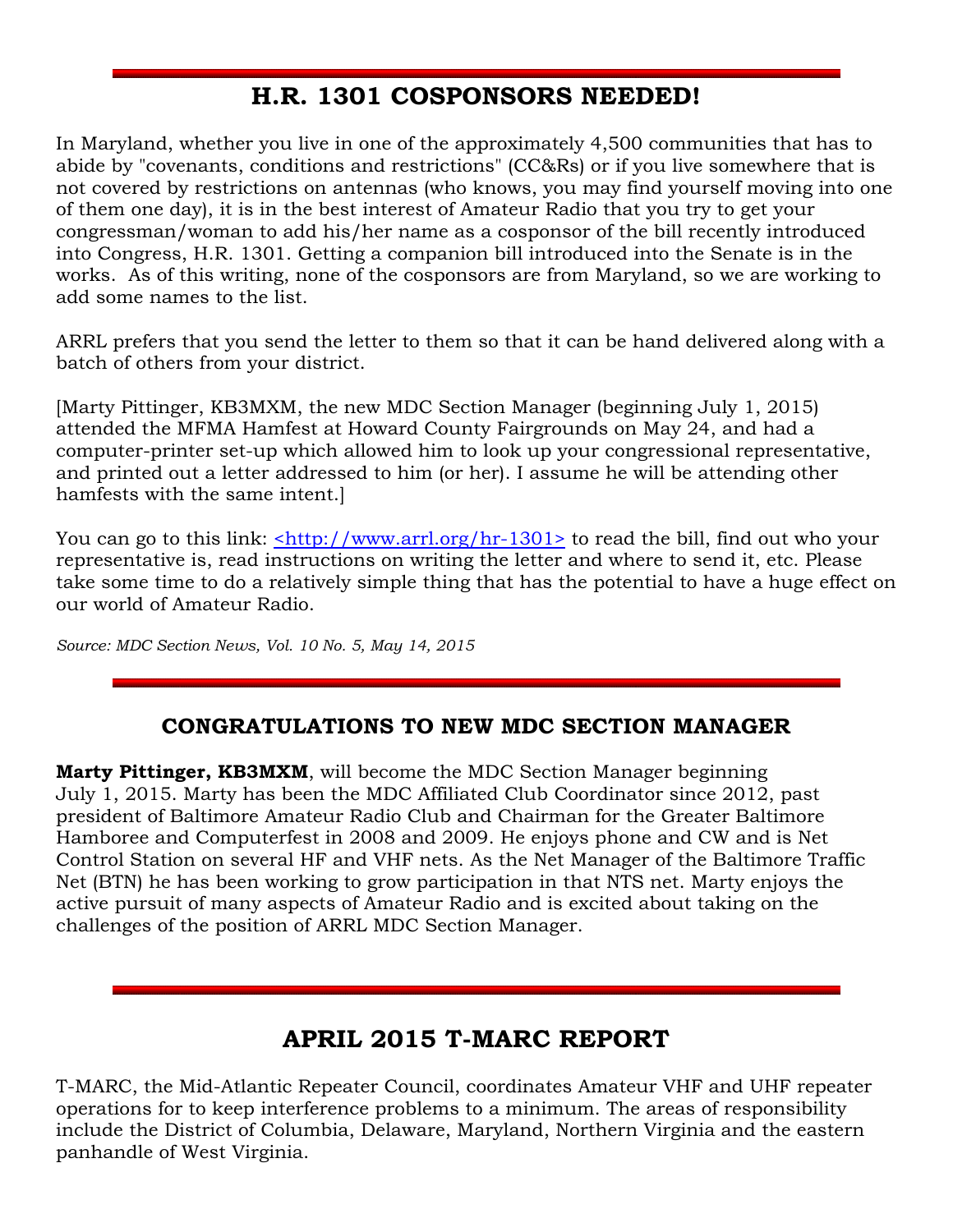One of the agenda items at the February 2015 membership meeting was to discuss a proposal to modify the 900 MHz band plan. Below is the final version of that proposed band plan. No currently coordinated systems are affected. We are requesting any comments be sent to [<tmarc@tmarc.org>](mailto:tmarc@tmarc.org) by July 31, 2015. Barring any major objections, our goal is to start using this new plan on September 1, 2015.

902.0000 Band Limit 902.0125 - 902.0750 NB FM Repeater Inputs (12.5 KHz Spacing 25 MHz Offset) 902.0875 - 902.1125 Reserved for weak signal 902.1250 - 902.4000 NB FM Repeater Inputs (12.5 KHz Spacing 25 MHz Offset) 902.4125 - 902.4625 Duplex Aux. Links / Control Links 902.4875 NB FM Repeater Inputs (12.5 KHz Spacing 25 MHz Offset) 902.5000 FM Simplex -- Calling Channel 902.5125 - 902.7250 NB FM Repeater Inputs (12.5 KHz Spacing 25 MHz Offset) 902.7375 - 903.0500 EME Exclusive 903.0700 - 903.0800 CW Beacons 903.1000 - CW, SSB Calling Frequency 903.4000 - 903.8000 Experimental Modes 903.8125 - 904.0000 Experimental Beacons 904.0125 - 906.9000 Digital Communications 907.0125 - 908.9875 FM Repeater Inputs (25 KHz Spacing 12 MHz Offset) 910.0000 - 916.0000 DTV, ATV (Analog -- Video 911.25, Audio 915.75), Wideband, Experimental, Spread Spectrum, etc. 916.0125 - 917.4000 Digital Communications 917.4875 - NB FM Repeater Inputs (12.5 KHz Spacing 10 MHz Offset) Shared with 25 MHz Offsets 917.5125 - 917.7250 NB FM Repeater Inputs (12.5 KHz Spacing 10 MHz Offset) Shared with 25 MHz Offsets 918.0000 - 919.0000 Aux. Links / Control Links 919.0125 - 920.9875 FM Repeater Outputs (25 KHz Spacing 12 MHz Offset) 921.0000 - 927.0000 DTV, ATV (Analog -- Video 923.25, Audio 927.750), Wideband, Experimental, Spread Spectrum, etc. 927.0125 - 927.0750 NB FM Repeater Outputs (12.5 KHz Spacing 25 MHz Offset) 927.1250 - 927.4000 NB FM Repeater Outputs (12.5 KHz Spacing 25 MHz Offset) 927.4125 - 927.4625 Duplex Aux. Links / Control Links 927.4875 - FM Repeater Outputs (12.5 KHz Spacing 25 or 10 MHz Offset where applicable) 927.5000 - FM Simplex -- Calling Channel 927.5125 - 927.7250 NB FM Repeater Outputs (12.5 KHz Spacing 25 or 10 MHz Offset where applicable) 927.7375 - 927.9875 Aux. Links / Control Links 928.0000 Band Limit

 NB -- Narrowband (< ±3 KHz Dev.) Digital Communications -- Packet, digital voice, Point-to-Point broadband, etc.

Below is a modified 2 meter band plan. No changes to coordinated segments, but rather clarifications to the simplex portions of the band.

144.0000 - 144.1000 CW 144.0000 - 144.5000 CW, SSB, AM, Beacons, Satellite 144.5100 - 144.8900 Repeater Inputs 144.9100 - 144.9900 Simplex / Packet 145.0100 - 145.0900 Packet 145.1100 - 145.4900 Repeater Outputs (Inputs +600 kHz)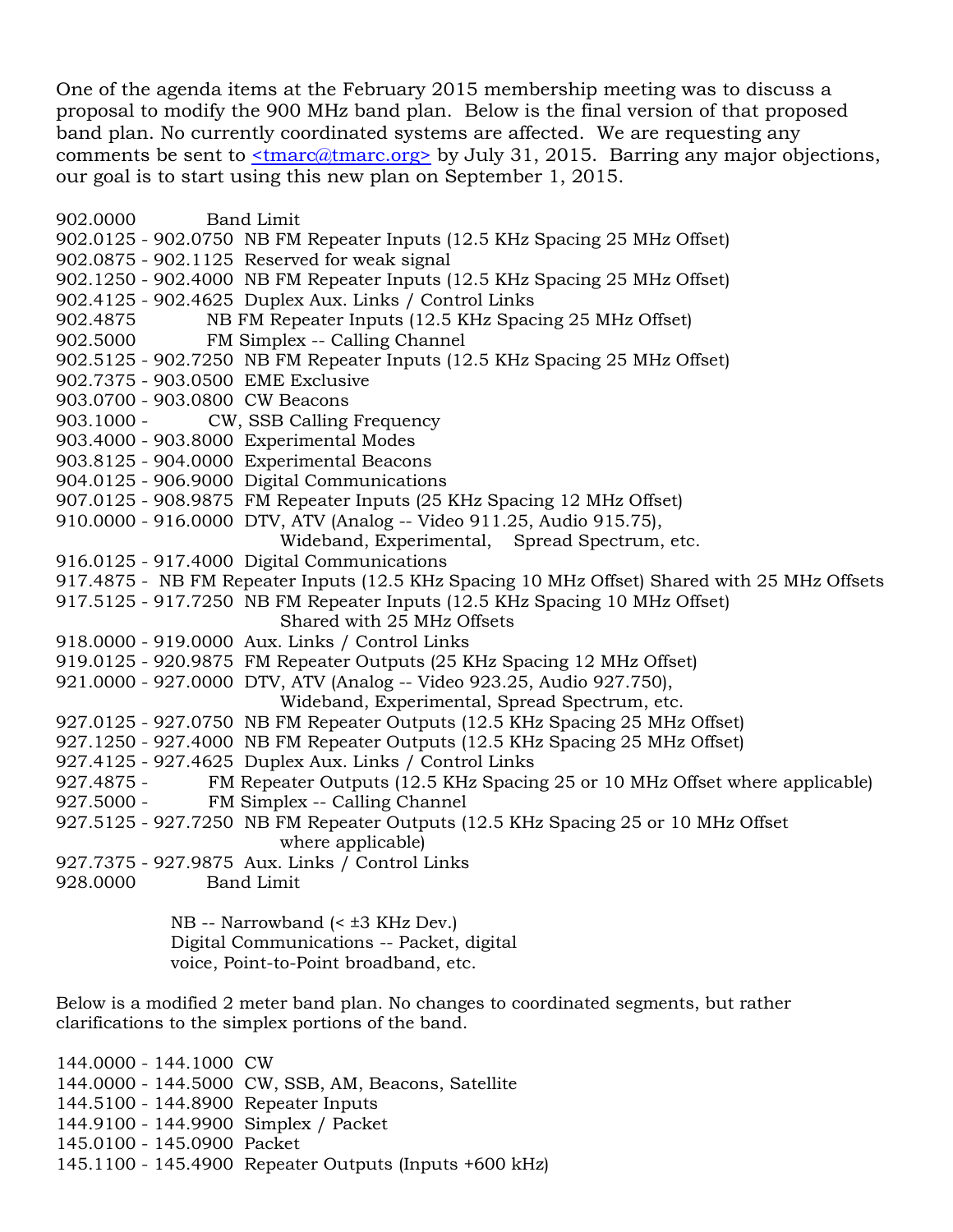145.5000 - 145.8000 Simplex 145.8000 - 146.0000 Satellite 146.0100 - 146.4000 Repeater Inputs 146.4150 - 146.5950 Simplex 146.5200 - National Simplex Calling Frequency 146.6100 - 147.0000 Repeater Outputs (Inputs -600 kHz) 147.0000 - 147.3900 Repeater Outputs (Inputs +600 kHz) 147.4350 - 147.5850 Simplex 147.6000 - 147.9900 Repeater Inputs

*Source: MDC Section News. Vol. 10 No. 5, May 14, 2015*

## TACTICAL CALL SIGNS

*by Patti Halgunseth, KD7VBG, Yavapai Amateur Radio Club, Prescott, AZ (Originally appearing in the Yavapai Signal, April 2014, used with permission of the author)*

#### **tactical call sign** (*plural* **tactical call signs**)

A call sign which identifies a tactical command or tactical communication facility.

#### **TACTICAL NET OPERATIONS, PUBLIC SERVICE EVENTS BACKGROUND:** Amateur

radio has a long standing tradition of providing support in events where the official sponsoring organization cannot provide all the communications required for adequate public safety. Competent service rendered by amateurs has proven valuable, and often essential, to public safety in these events by providing rapid alerting of officials when people need help.

The use of tactical calls at public service events is becoming more and more commonplace, and it is legal. The use of tactical calls can and does increase the efficiency and speed in identifying a specific function or person. They also eliminate confusion when working with other agencies that have no idea what an amateur radio call sign is or means. Using "Rest Stop 1 from Net Control" is a lot easier and to the point than "K5XXX, this is W4III." The assignment of tactical call should, if possible, relate to the amateur's function at the event. Tactical calls such as "Sag 1, Aid Station 4, Police 2, First Aid, Logistics" and so on provide a verbal "picture" of the function. The use of tactical call signs at an event does not relieve the amateur radio operator of the responsibility of identifying him- or herself with their FCC-assigned call sign. As required in Part 97.119(a) of the FCC Regulations, the amateur radio station must transmit its assigned call sign on its transmitting frequency at the end of each communication, and at least every 10 minutes during a communication.

By using tactical call signs, the net can be conducted without regard to which operator is at the radio. They identify the position and not the operator.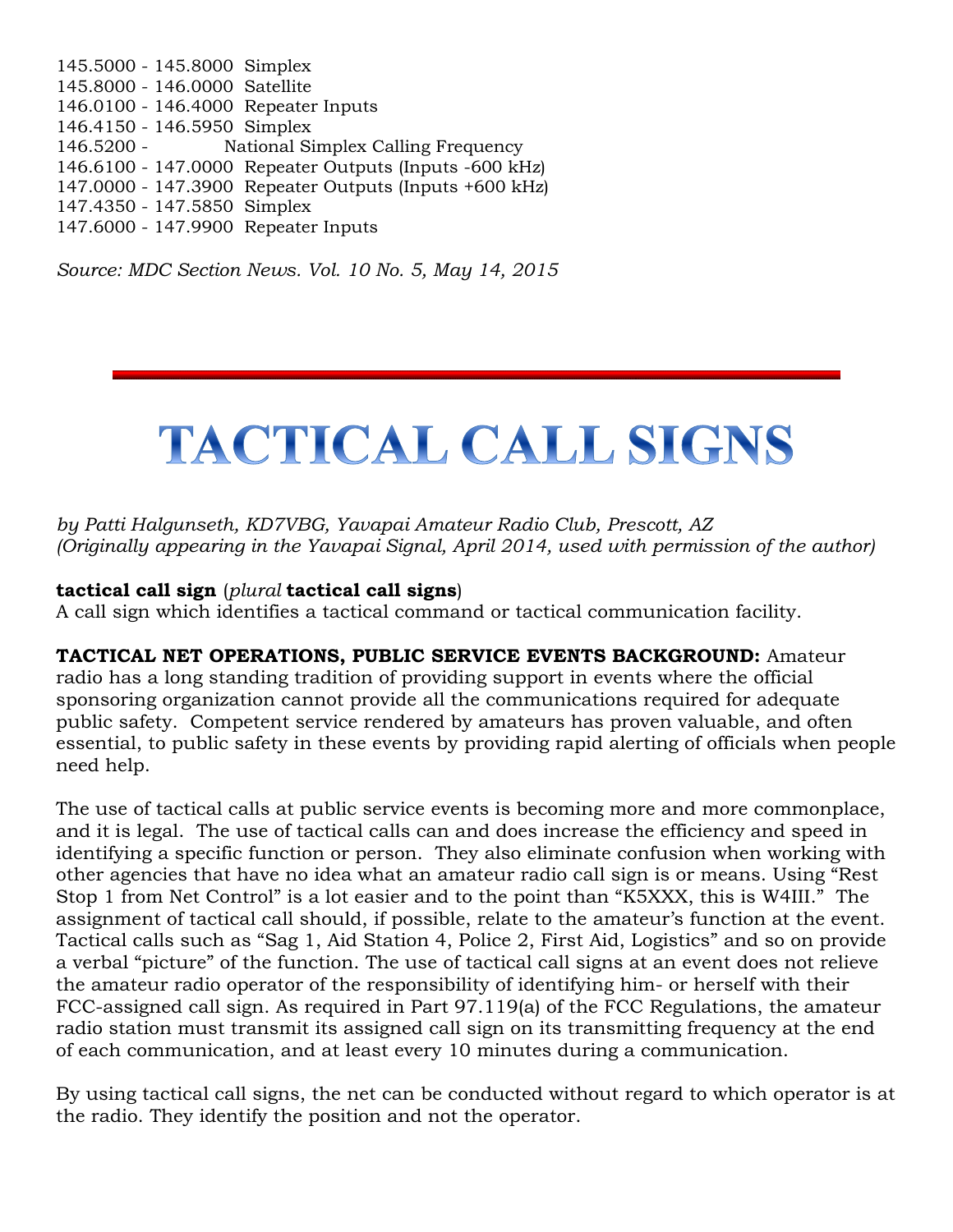- $\cdot$  Use the tactical call sign to identify your transmission and address another station by its tactical call sign.
- $\hat{\mathbf{v}}$  No call sign is necessary in a two-way conversation once the communications has been established.
- \* To comply with FCC rules, add your FCC call sign to your last transmission in a series. Also this will let Net Control knows that you are finished with your traffic. If for some reason the transmission is over 10 minutes, which during events are rare, then you must identify per the 10 minutes rule.
- $\cdot \cdot$  It is not necessary to add the receiving party's call sign, just your own.

#### *Example:*

- o Aid Station Two: *Aid Station Two*
- o Net Control: *Aid Station Two*
- o Aid Station Two: *The first runner has passed this location #1234*
- o Net Control: *I copy, W7YRC*
- o Aid Station Two: *K7XXX*

#### *OR:*

- o Aid Station Two: *Aid Station Two*
- o Net Control: *Aid Station Two*
- o Aid Station Two: *The first runner has passed this location #1234 K7XXX*
- o Net Control: *I copy, W7YRC*

#### **AN EASY WAY TO REMEMBER IS TO ESTABLISH CONTACT USING YOUR TACTICAL CALL, AND END THE CONTACT WITH YOUR FCC CALL TO SIGNIFY THE END OF YOUR TRANSMISSION…**

Your tactical call sign can be found on the assignment sheet to the left of your call sign and name. Tactical calls will go into effect when the controlled net is activated shortly before the events begin.

We will continue more on tactical call signs and passing traffic in the next newsletter.

*Patti Halgunseth, KD7VBG, is an experienced special event coordinator for the Yavapai Amateur Radio Club, which participates in approximately 12 special events per year.*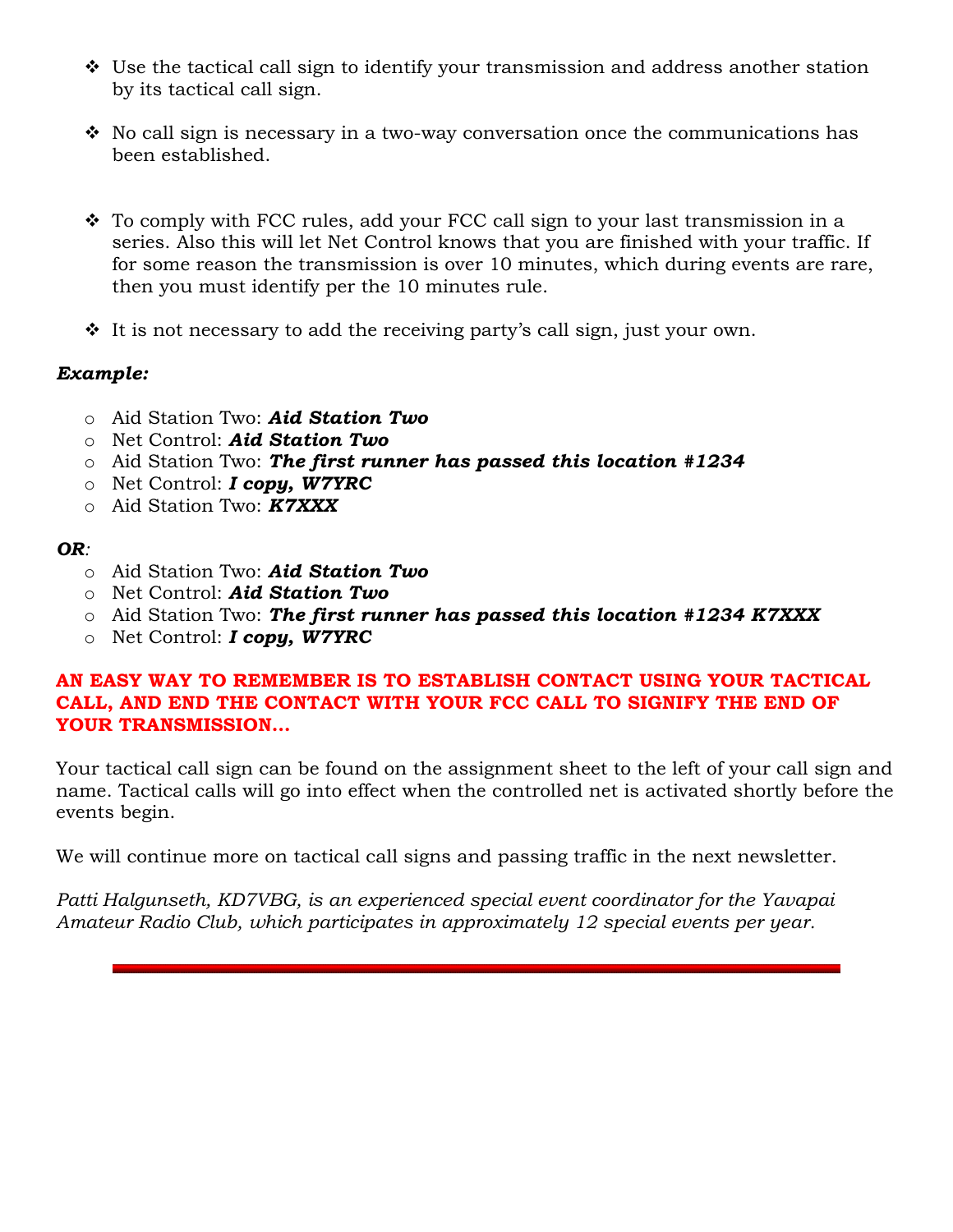# From the Skies over Mt. Essex

*June 2nd - Full Moon* "Dyan Moon" for the English Medieval and the "Rose Moon " for the Colonial American.

June  $3<sup>rd</sup>$  – Two shadows on Jupiter 21:59 – 23:14 EDT

June  $6<sup>th</sup>$  – Venus greatest elongation 45 $\degree$  E of the Sun.

*June 9th -* Last Quarter Moon

*June 14th* – Earliest Sunrise 05:39 EDT

*June 16th –* New Moon

*June 17th* – earliest morning twilight 03:43 EDT

*June 21st* – Solstice 12:38 EDT – Longest day 15hr 01m

*June 24th -* First Quarter Moon; Latest twilight 22:39 EDT; Mercury greatest elongation 22° W of the Sun.

*June*  $27^{th}$  – Latest Sunset 20:36 EDT; Venus  $\leq 2^{\circ}$  from Jupiter for the next week.

*June 27 - 28* – ARRL Field Day Weekend

*June*  $30^{th}$  – Venus is 0.3° from Jupiter.

#### **Planet Lookout at mid-Month Sunrise 05:39 EDT and Sunset 20:34 EDT**

**Mercury** Dawn sky after  $22<sup>nd</sup>$ , magnitude 1.6; 10.1 arc seconds

**Venus** High at Dusk magnitude -4.4 and 26.5 arc seconds.

**Mars** is hidden in the Sun's glare all month.

**Jupiter** Dusk, sets in early P.M. magnitude -1.9 size 33.4 arc seconds.

**Saturn** Dusk early P.M.. Magnitude +0.1 size 18.4 arc seconds.

**Uranus** – Rises about 2:20 EDT, Magnitude 5.9, Size 3.3 arc seconds.

**Neptune** East at Dawn rises at 00:45 EDT. Magnitude +7.9 size 2.4 arc seconds.

#### **Comet…Comet? Fuzzy Spot!! Write it Down.…**

Charles Messier was born in Badonviller on June 26, 1730 in the Lorraine region of France about 225 miles East of Paris; he died April 12, 1817 at age 86. Charles' interest in astronomy was stimulated by the appearance of the spectacular, great six-tailed comet in 1744 and by an annular solar eclipse which was visible from his hometown on 25 July 1748.

In 1751 he entered the employ of Joseph Nicolas Delisle, the astronomer of the French Navy, who instructed him to keep careful records of his observations. Messier's first documented observation was that of the Mercury transit of May 6, 1753.

Messier was a comet hunter, but that's not what made him famous. It's all of the fuzzy spots that got in the way of his comet discoveries. Almost no one remembers the bakers' dozen comets he discovered between 1760 and 1785, but asks any amateur astronomer about the 110 Messier Objects, and they know a number of them. The first version of Messier's catalogue contained 45 objects and was published in 1774, as years passed other object were added; by 1783 there were 103 objects. On several occasions between 1921 and 1966, astronomers and historians discovered evidence of another seven objects that were observed either by Messier or by Pierre Méchain, a friend and assistant.

The list of 109 objects of which 102 is a dupe of 101 contain the following non-comets: 7 bright nebula, 4 planetary nebula, 1 Milky Way cloud, 27 open cluster, 29 globular cluster, 2 asterism, 11 elliptical galaxy, 27 spiral galaxy and 1 irregular galaxy per S&T Messier Card.

It is said that during late March and early April, it is possible to see all 109 Messier objects in a single night, its call the Messier Marathon.

A list of fuzzy spots to make our comet hunting easier!